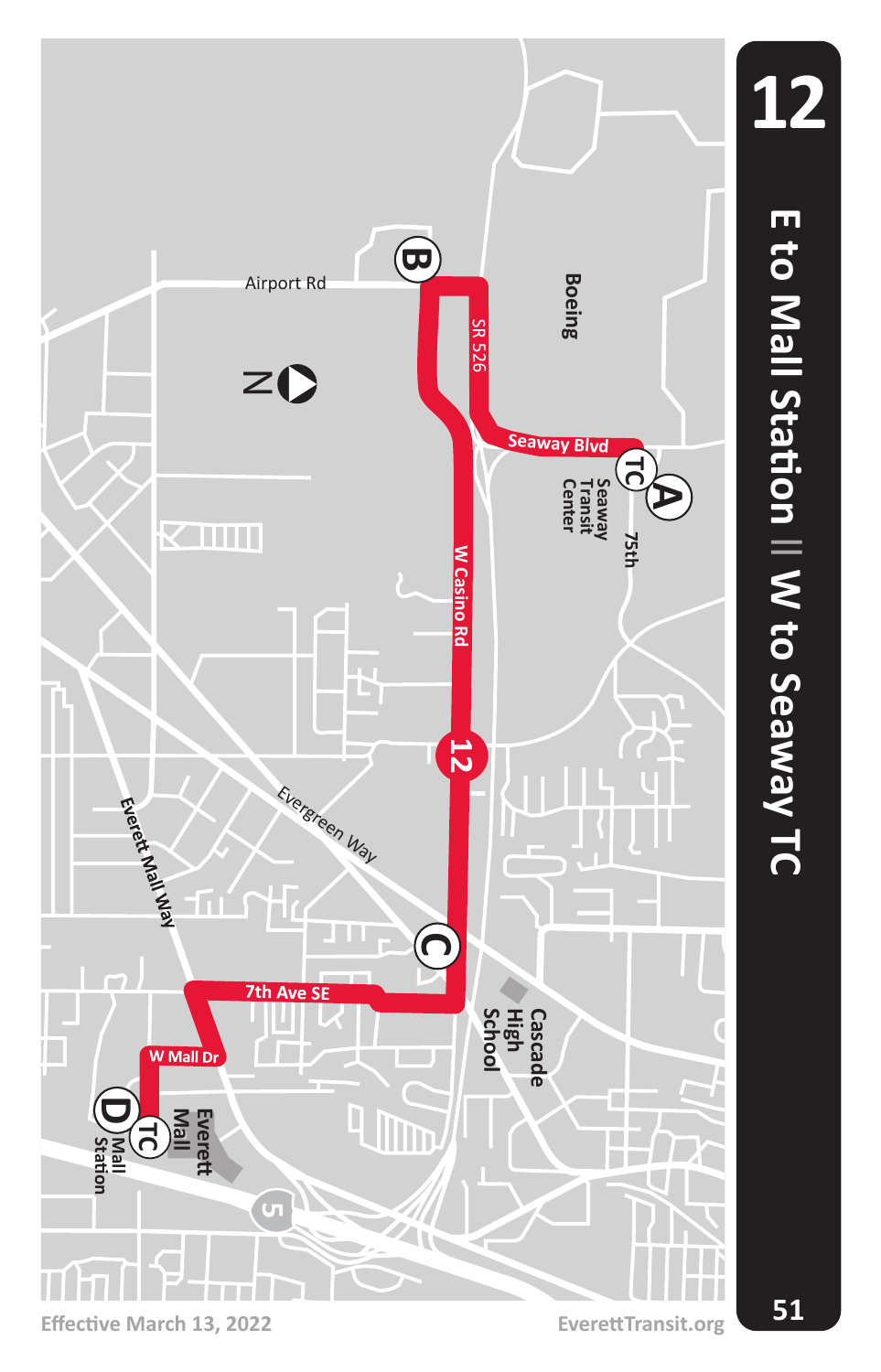

# **12 Monday – Friday**

|                                              | B                             |                                        | n                      |
|----------------------------------------------|-------------------------------|----------------------------------------|------------------------|
| <b>Seaway Transit</b><br><b>Center Bay 8</b> | <b>W</b> Casino Rd<br>Airport | <b>E Casino Rd</b><br><b>Evergreen</b> | Mall<br><b>Station</b> |
| 3188                                         | 5005                          | 5115                                   |                        |
| 5:55                                         | 5:59                          | 6:05                                   | 6:14                   |
| 6:55                                         | 6:59                          | 7:05                                   | 7:14                   |
| 7:55                                         | 7:59                          | 8:05                                   | 8:14                   |
| 8:30                                         | 8:34                          | 8:40                                   | 8:49                   |
| 9:20                                         | 9:24                          | 9:31                                   | 9:40                   |
| 10:05                                        | 10:09                         | 10:15                                  | 10:24                  |
| 10:50                                        | 10:54                         | 11:00                                  | 11:09                  |
| 11:35                                        | 11:39                         | 11:45                                  | 11:54                  |
| 12:20                                        | 12:24                         | 12:30                                  | 12:39                  |
| 1:05                                         | 1:09                          | 1:15                                   | 1:24                   |
| 1:50                                         | 1:54                          | 2:00                                   | 2:09                   |
| 2:40                                         | 2:44                          | 2:50                                   | 2:59                   |
| 3:15                                         | 3:19                          | 3:25                                   | 3:36                   |
| 4:05                                         | 4:09                          | 4:15                                   | 4:24                   |
| 4:45                                         | 4:49                          | 4:55                                   | 5:04                   |
| 5:35                                         | 5:39                          | 5:45                                   | 5:54                   |
| 6:20                                         | 6:24                          | 6:29                                   | 6:38                   |
| 7:05                                         | 7:09                          | 7:14                                   | 7:23                   |
| 7:55                                         | 7:59                          | 8:04                                   | 8:13                   |
| 8:25                                         | 8:29                          | 8:34                                   | 8:43                   |
| 9:25                                         | 9:29                          | 9:34                                   | 9:43                   |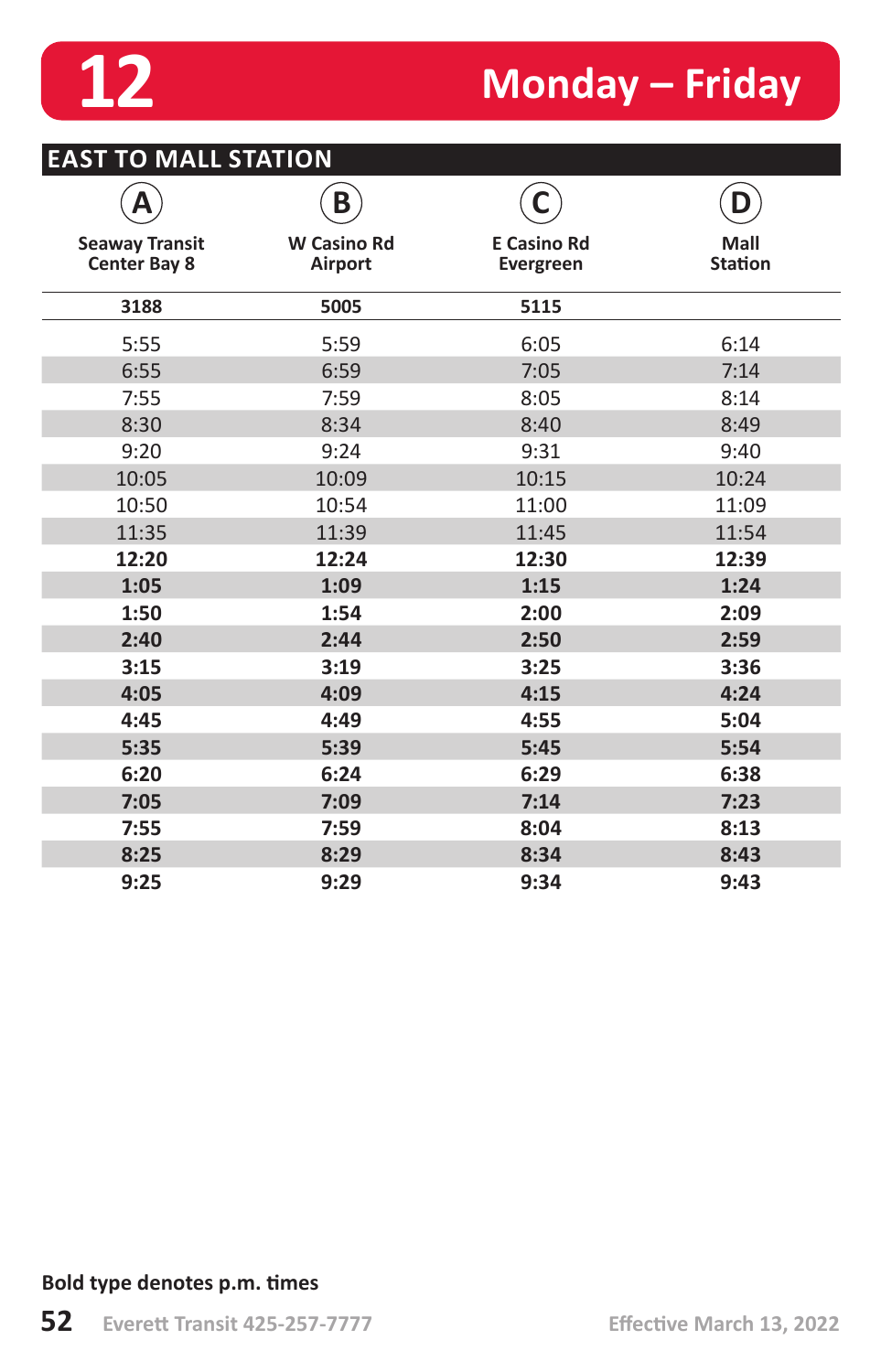## **Monday – Friday 12**



#### **WEST TO SEAWAY TC**

| D                            | С                               | B                             | Α                               |
|------------------------------|---------------------------------|-------------------------------|---------------------------------|
| <b>Mall Station</b><br>Bay 2 | <b>E Casino Rd</b><br>Evergreen | <b>W</b> Casino Rd<br>Airport | Seaway<br><b>Transit Center</b> |
| 6394                         | 5120                            | 5000                          |                                 |
| 5:30                         | 5:37                            | 5:42                          | 5:46                            |
| 6:30                         | 6:37                            | 6:42                          | 6:45                            |
| 7:30                         | 7:37                            | 7:42                          | 7:46                            |
| 8:05                         | 8:12                            | 8:17                          | 8:21                            |
| 9:00                         | 9:07                            | 9:12                          | 9:16                            |
| 9:40                         | 9:47                            | 9:52                          | 9:56                            |
| 10:25                        | 10:32                           | 10:37                         | 10:41                           |
| 11:10                        | 11:18                           | 11:23                         | 11:27                           |
| 11:55                        | 12:03                           | 12:08                         | 12:12                           |
| 12:45                        | 12:53                           | 12:58                         | 1:02                            |
| 1:25                         | 1:33                            | 1:38                          | 1:42                            |
| 2:15                         | 2:25                            | 2:30                          | 2:34                            |
| 2:55                         | 3:05                            | 3:11                          | 3:15                            |
| 3:40                         | 3:48                            | 3:54                          | 3:58                            |
| 4:20                         | 4:29                            | 4:35                          | 4:39                            |
| 5:10                         | 5:18                            | 5:24                          | 5:28                            |
| 5:55                         | 6:04                            | 6:10                          | 6:14                            |
| 6:40                         | 6:49                            | 6:54                          | 6:58                            |
| 7:30                         | 7:37                            | 7:42                          | 7:46                            |
| 8:00                         | 8:07                            | 8:12                          | 8:16                            |
| 9:00                         | 9:07                            | 9:12                          | 9:16                            |
| 10:00                        | 10:07                           | 10:12                         | 10:16                           |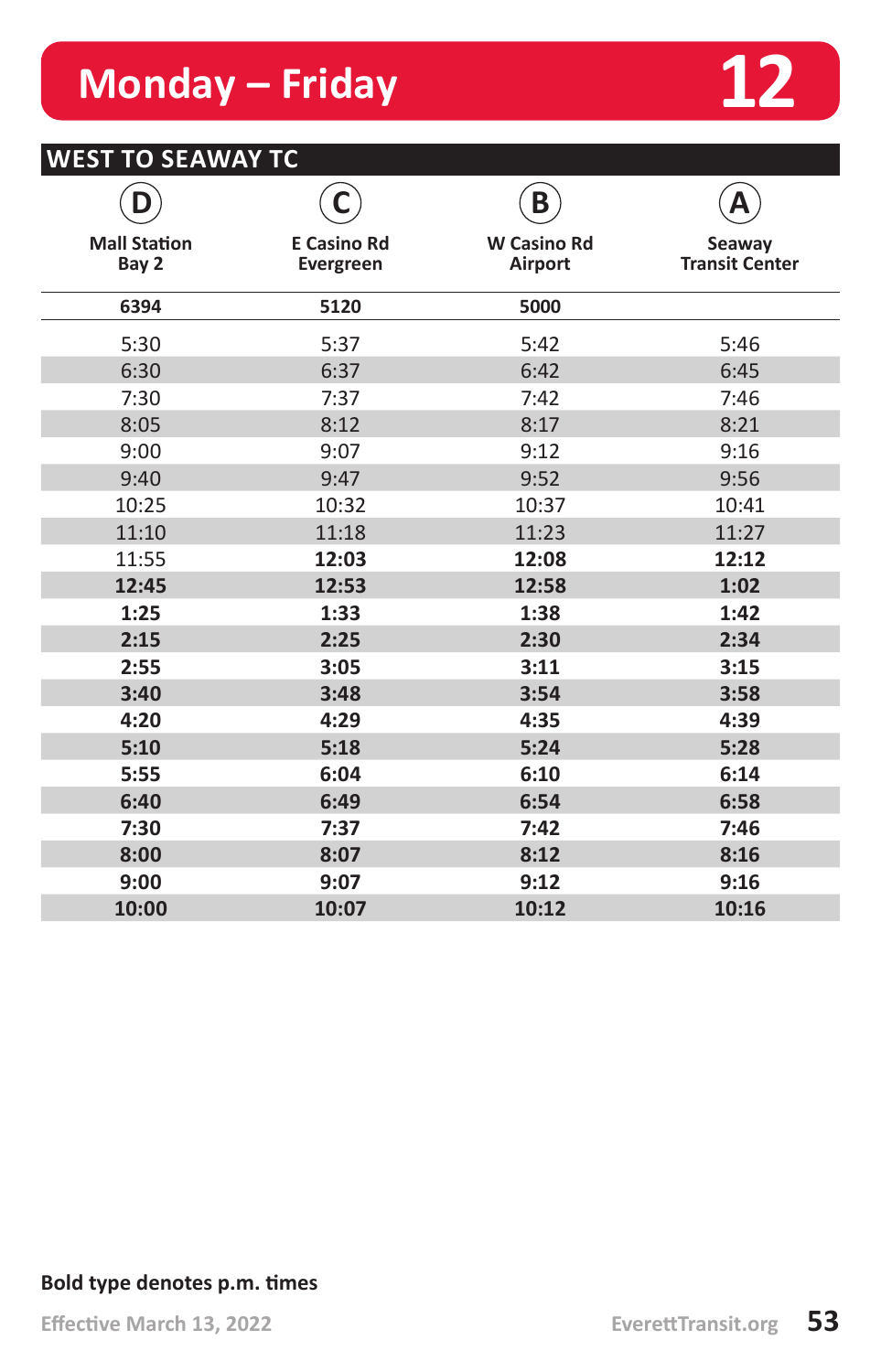

## **12** Saturday

#### **EAST TO MALL STATION**

|                                              | B                             |                                 | D                      |
|----------------------------------------------|-------------------------------|---------------------------------|------------------------|
| <b>Seaway Transit</b><br><b>Center Bay 8</b> | <b>W</b> Casino Rd<br>Airport | <b>E</b> Casino Rd<br>Evergreen | Mall<br><b>Station</b> |
| 3188                                         | 5005                          | 5115                            |                        |
| 8:30                                         | 8:34                          | 8:40                            | 8:49                   |
| 9:20                                         | 9:24                          | 9:30                            | 9:39                   |
| 10:05                                        | 10:09                         | 10:14                           | 10:23                  |
| 10:50                                        | 10:54                         | 10:59                           | 11:08                  |
| 11:35                                        | 11:39                         | 11:45                           | 11:54                  |
| 12:20                                        | 12:24                         | 12:30                           | 12:39                  |
| 1:05                                         | 1:09                          | 1:15                            | 1:28                   |
| 1:50                                         | 1:54                          | 2:00                            | 2:09                   |
| 2:35                                         | 2:39                          | 2:45                            | 2:54                   |
| 3:15                                         | 3:19                          | 3:25                            | 3:34                   |
| 4:05                                         | 4:09                          | 4:15                            | 4:24                   |
| 4:50                                         | 4:54                          | 5:00                            | 5:09                   |
| 5:35                                         | 5:39                          | 5:45                            | 5:54                   |
| 6:20                                         | 6:24                          | 6:29                            | 6:38                   |
| 7:05                                         | 7:09                          | 7:14                            | 7:23                   |
| 7:55                                         | 7:59                          | 8:04                            | 8:13                   |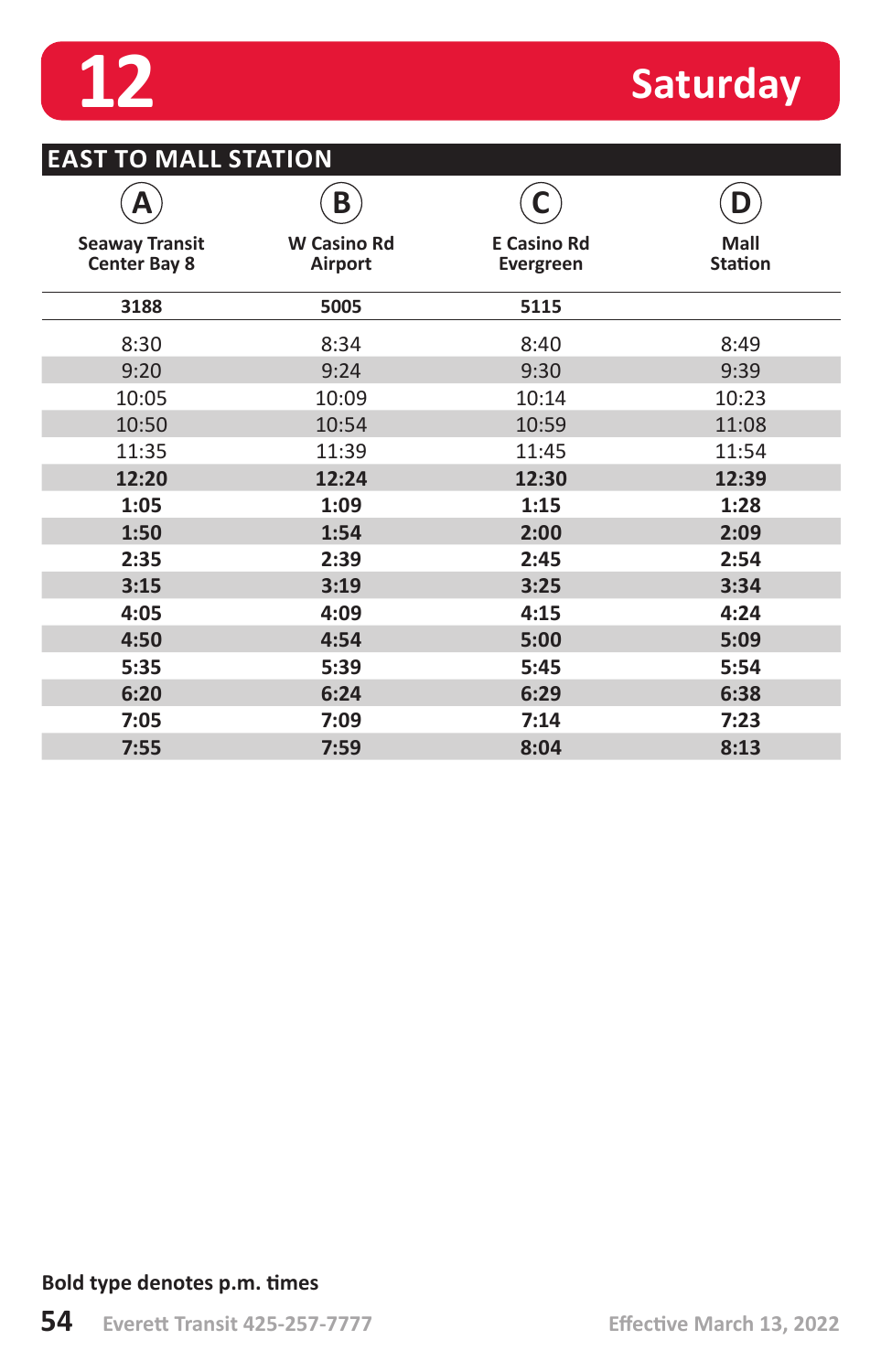### **Saturday**



#### **WEST TO SEAWAY TC**

|                              |                                        | B                             | А                               |
|------------------------------|----------------------------------------|-------------------------------|---------------------------------|
| <b>Mall Station</b><br>Bay 2 | <b>E Casino Rd</b><br><b>Evergreen</b> | <b>W Casino Rd</b><br>Airport | Seaway<br><b>Transit Center</b> |
| 6394                         | 5120                                   | 5000                          |                                 |
| 8:05                         | 8:13                                   | 8:18                          | 8:22                            |
| 8:55                         | 9:03                                   | 9:08                          | 9:12                            |
| 9:40                         | 9:48                                   | 9:53                          | 9:57                            |
| 10:25                        | 10:33                                  | 10:38                         | 10:42                           |
| 11:10                        | 11:18                                  | 11:23                         | 11:27                           |
| 11:55                        | 12:03                                  | 12:08                         | 12:12                           |
| 12:40                        | 12:48                                  | 12:53                         | 12:57                           |
| 1:25                         | 1:33                                   | 1:38                          | 1:42                            |
| 2:10                         | 2:18                                   | 2:23                          | 2:27                            |
| 2:50                         | 2:58                                   | 3:03                          | 3:07                            |
| 3:40                         | 3:48                                   | 3:53                          | 3:57                            |
| 4:25                         | 4:33                                   | 4:38                          | 4:42                            |
| 5:10                         | 5:18                                   | 5:23                          | 5:27                            |
| 5:55                         | 6:04                                   | 6:09                          | 6:13                            |
| 6:40                         | 6:48                                   | 6:53                          | 6:57                            |
| 7:30                         | 7:38                                   | 7:43                          | 7:47                            |